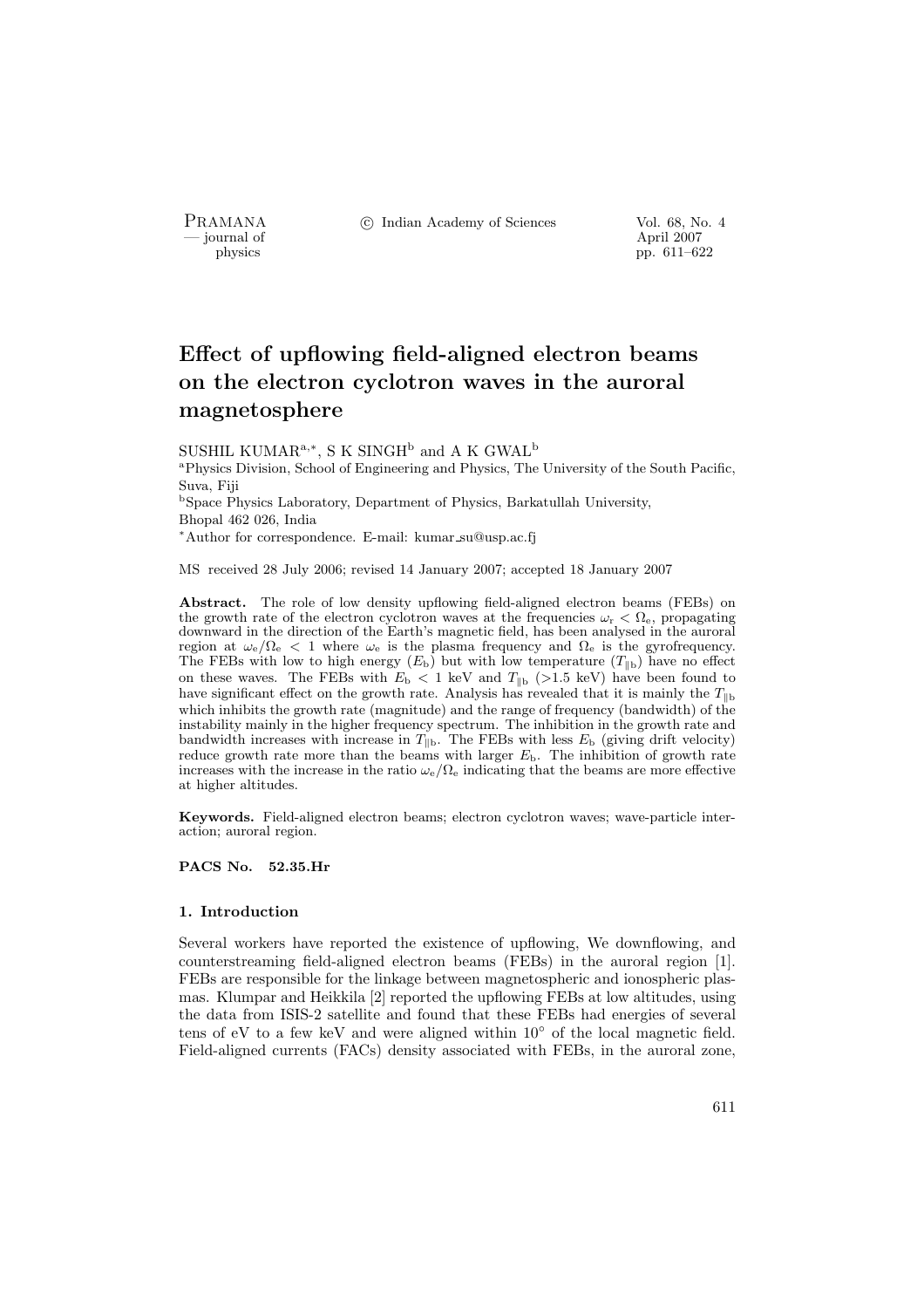is often in the range of 10–100  $\mu$ A/m<sup>2</sup> reaching more than 1000  $\mu$ A/m<sup>2</sup> during the magnetically disturbed conditions [3]. Upflowing FEBs have been identified as the carriers of the downward FACs  $[2,4]$ . While low energy upflowing FEBs are wellestablished [5], Carlson *et al*  $[6]$  from FAST satellite observations have shown the upflowing FEBs with peak energies between 100 eV and 5 keV in the auroral region with parallel temperatures of the order of 1 keV. They reported that these beams account for total downward FACs and appear more often. Cattell et al [7] based on statistical study of occurrence of upward FEBs from FAST observations found that more than 90% of beams have characteristic energies between 50–300 eV. It is not the intension to explore here the mechanism by which FEBs are produced.

The Earth's auroral magnetosphere is an active region for a wide variety of plasma wave activities [8–12]. The auroral plasma is characterized by  $\omega_e/\Omega_e < 1$  where  $\omega_e = (4\pi n_e^2/m_e)^{1/2}$  is the plasma frequency and  $\Omega_e = eB_o/m$  is the gyrofrequency. Numerous spacecraft and ground-based observations have shown that the waves and wave–particle interaction processes are very important in the auroral region [13]. Tsurutani and Lakhina [14] have reported the basic concepts of wave–particle interaction in the collisionless plasma. Benson *et al* [10] observed natural radio wave emissions in the frequency range 150–700 kHz at ground level in the auroral region. The measurements were made during a ground-level observing program conducted near Fairbanks, Alaska, in the spring of 1986 to detect auroral cyclotron-maser generated whistler-mode waves. These emissions fall in the whistler-mode branch and overlap the frequency range of auroral kilometric radiation (AKR). Theoretical work of Wu *et al* [15] indicated that parallel propagating whistler-mode waves in the frequency range of 150–700 kHz are excited by auroral trapped energetic electrons with energies of several keV due to temperature anisotropy. These waves can easily reach the ground propagating downward along the Earth's magnetic field, since there is no cut-off frequency. Ziebell et al [16] studied the propagation effects on the wave amplification along the auroral field lines. Wong and Goldstein [17] extended the work of Wu et al [15] for relativistic calculations and for arbitrary direction of propagation and showed such effects to be quantitatively important. They found that relativistic effects tend to suppress significantly the growth rate (a factor 5) and the bandwidth  $(\Delta k c/\omega \sim 0.4-0.6)$  of this instability. Kumar *et al* [18] found that localized DC weak parallel electric fields in the direction of wave propagation enhance the growth rate and bandwidth of this instability but not significantly. In this paper, the effects of weak density FEBs with energy  $E<sub>b</sub> < 1$  keV and varying temperature flowing upward in the opposite direction of wave propagation (downward), on the electron cyclotron waves in the frequency range of 150–700 kHz observed in the auroral region, are analyzed, which have not been reported so far. It is an interesting problem from the point of view of wave–particle interaction in the auroral region, which is a most active region of the Earth's magnetosphere for wave activities.

# 2. Physical model and theoretical considerations

# 2.1 Physical model

We consider here the physical model for main body of auroral plasma which is previously discussed by Wu et al [15]. Auroral plasma is taken as homogeneous,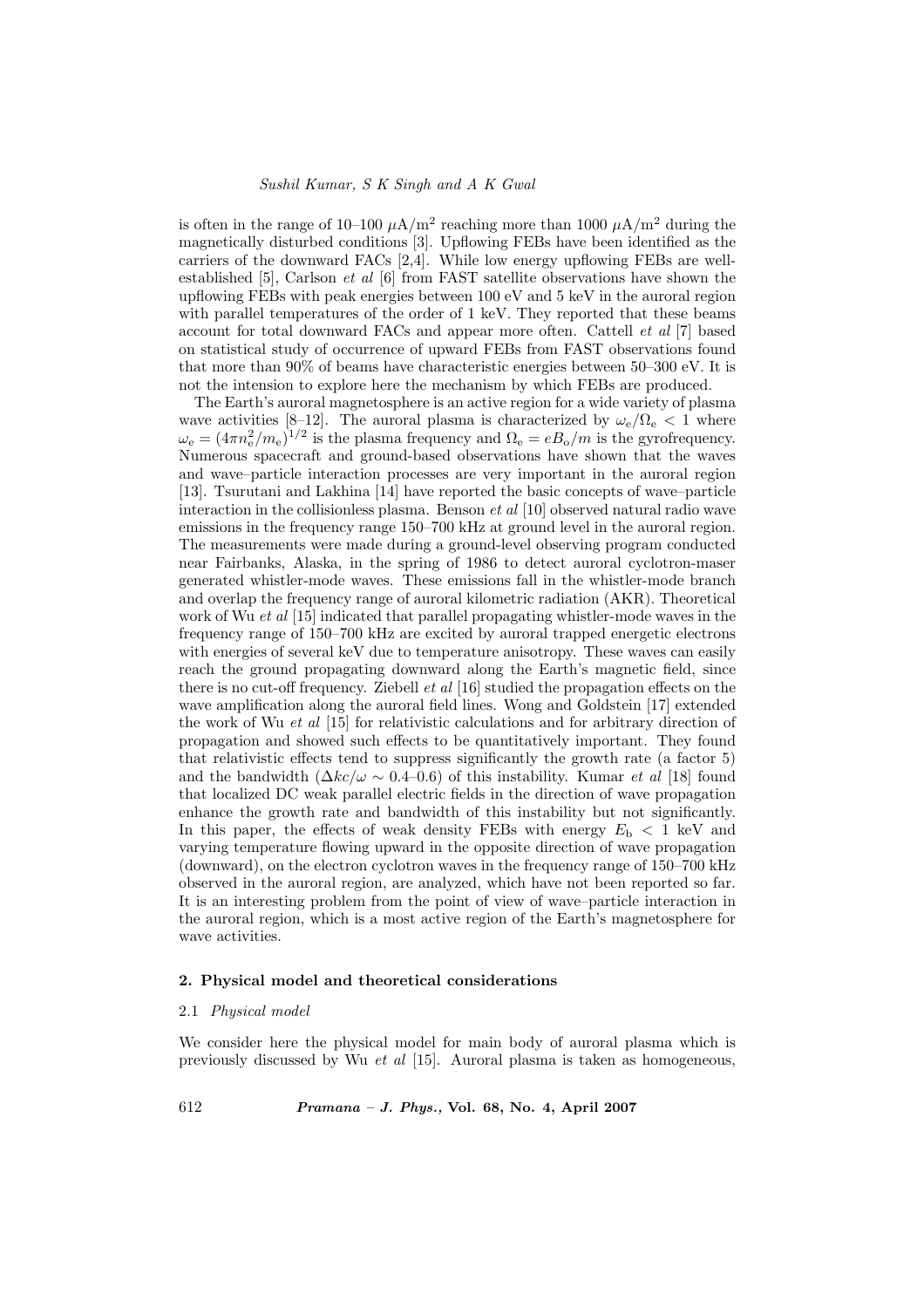anisotropic and collisionless consisting of auroral trapped energetic electron density  $(n_e)$  and cold background electron density  $(n_c)$  of the ionospheric origin embedded in the uniform static Earth's magnetic field  $(\mathbf{B}_{\alpha})$ . It is well-known that fractions of the auroral electrons is reflected by a magnetic mirror effect at low altitudes and are again reflected back at high altitudes by the parallel electric field which occur frequently along the field lines [18]. They become 'trapped' along the auroral field lines. These trapped electrons form a 'bump' or a 'ring' distribution on  $v_{\perp}$  axis as shown by Wu  $et \, al \, [15]$ . They suggested that the trapped electrons can lead to enhanced temperature anisotropy which gives rise to the generation of electron cyclotron waves studied here. The temperature anisotropy is the source of free energy for these waves. The ions form an immobile neutralizing background, therefore, the ion dynamics is neglected. Transfer of energy between waves and particles is assumed to be sufficiently small and localized so that non-linear effects can be ignored.

We consider that a uniform beam of electrons of density  $n<sub>b</sub>$  (subscript 'b' denotes that it is a beam plasma) flows upward along the  $B_0$  lines through the main body of the plasma. The density  $n<sub>b</sub>$  is taken much less than the density of main body of plasma  $(n_b/n \ll 1)$  and the beam energy is less to cause relativistic effects. The beam can be represented by drifting Maxwellian function [5,19] or by non-Maxwellian distribution functions such as step-like delta  $(\delta)$  function [20].

## 2.2 Distribution functions

The distribution function for auroral trapped electrons is taken as a Maxwellian ring distribution [15] given by

$$
f_v(v_\perp, v_\parallel) = \frac{n_e/n}{\pi^{3/2} \alpha_\parallel \alpha_\perp^2 B} \exp\left[ -\left(\frac{v_\perp - v_\text{o}}{\alpha_\perp}\right)^2 - \left(\frac{v_\parallel}{\alpha_\parallel}\right) \right],\tag{1}
$$

$$
B = \exp\left(-\frac{v_{\rm o}^2}{\alpha_{\perp}^2}\right) + \sqrt{\pi} \left(\frac{v_{\rm o}}{\alpha_{\perp}}\right) erfc\left(-\frac{v_{\rm o}}{\alpha_{\perp}}\right). \tag{2}
$$

In eq. (1), the quantity  $n_e/n$  is the ratio of trapped energetic electron to the total electron density. The  $v_{\parallel}$  and  $v_{\perp}$  are the parallel and the perpendicular velocities with reference to  $\mathbf{B}_{o}$ . The  $v_{o}$  is the drift speed. The  $erfc(x)$  in eq. (2) is the complimentary error function. The  $\alpha_{\parallel}$  and  $\alpha_{\perp}$  are the parallel and the perpendicular electron thermal velocities, which in terms of parallel and perpendicular temperatures are given by

$$
T_{\parallel} = \frac{m\alpha_{\parallel}^2}{2}
$$

and

$$
T_{\perp} = \frac{m\alpha_{\perp}^{2}}{2} \left[ 1 + \left(\frac{v_{o}}{\alpha_{\perp}}\right)^{2} + \frac{\sqrt{\pi}}{2B} \left(\frac{v_{o}}{\alpha_{\perp}}\right) erf c\left(-\frac{v_{o}}{\alpha_{\perp}}\right) \right].
$$
 (3)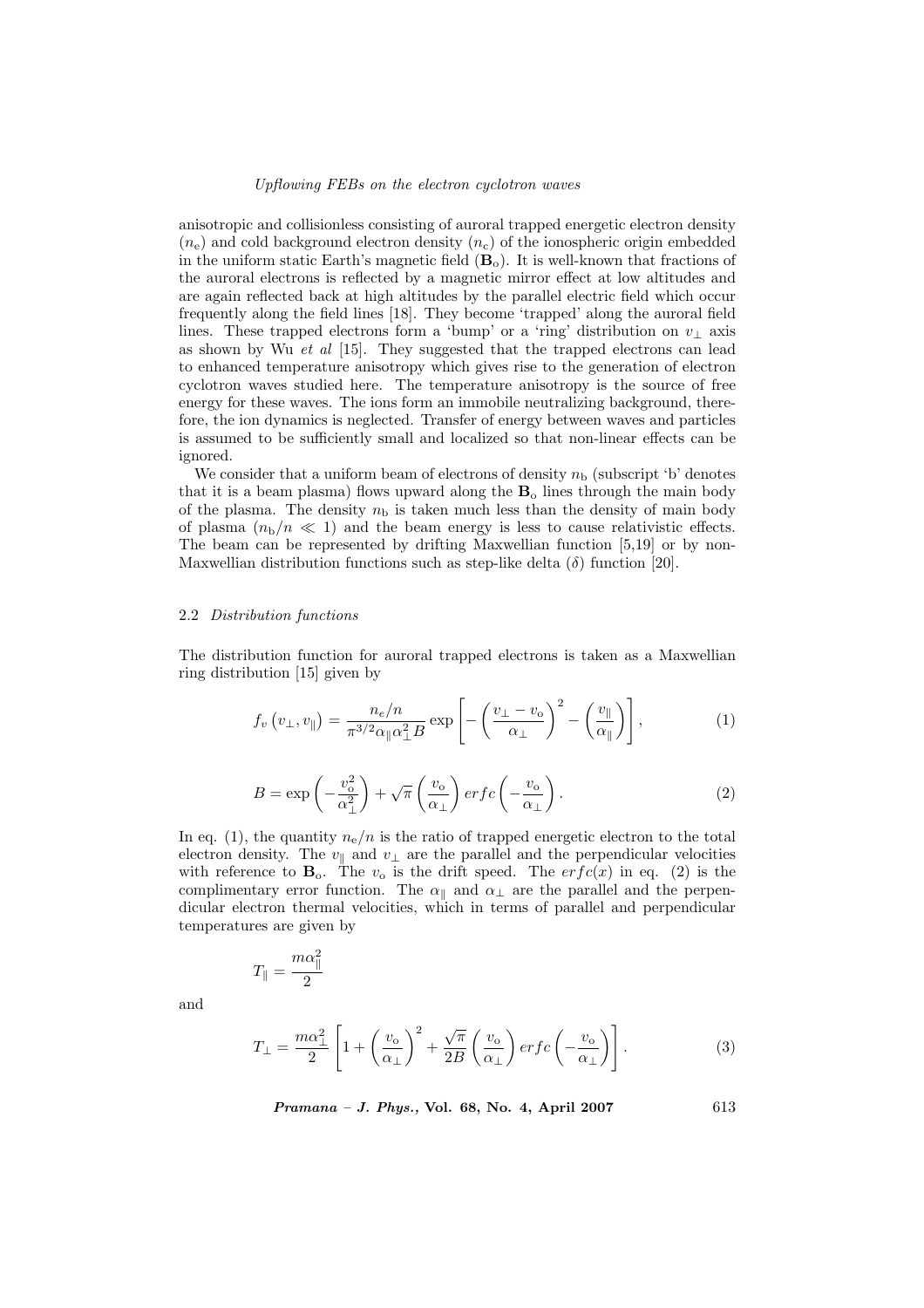We consider here that the main body of plasma is penetrated by a low density beam of current carrying electrons drifting upward with velocity  $\mathbf{v}_b$  along  $\mathbf{B}_o$  with a distribution function [19] written as

$$
f_{\rm b} = \left(\frac{m}{2\pi T_{\parallel b}}\right)^{1/2} \exp\left(-\frac{m(v_{\parallel} - v_{\rm b})^2}{2T_{\parallel b}}\right),\tag{4}
$$

where  $v<sub>b</sub>$  is the drift velocity of the electron beam,  $v_{\parallel}$  is the electron beam velocity along  $\mathbf{B}_{\text{o}}$ , and  $T_{\parallel \text{b}}$  is the temperature of beam electrons given in the energy unit. The total electron distribution function  $(f_o)$  is given by  $f_o = f_v + f_b$  where  $f_v$ is the distribution function supporting the wave propagation (eq. (1)) and  $f<sub>b</sub>$ is that of current carrying beam of electrons (eq. (4)). We consider here the cyclotron resonance between the electron beam and the electron cyclotron waves, which could be quite effective. The electrons of upward going beam undergo the cyclotron resonance with downward propagating electron cyclotron wave in the auroral region given by

$$
\omega - k_{\parallel} v_{\parallel} = n \Omega_{\rm e},\tag{5}
$$

where  $\omega$  and k are wave frequency and wave number.

## 2.3 Dispersion relation and growth rate

The dispersion relation for the right hand circularly polarized electromagnetic (whistler-mode) waves propagating exactly parallel to the external  $B<sub>o</sub>$  [15], in the auroral region having trapped energetic electron density  $(n_e)$  and cold electron density  $(n_c)$  of the ionospheric origin with the distribution function in eq. (1) is given by

$$
\frac{c^2 k^2}{\omega^2} = 1 + \frac{n_e}{n} \left(\frac{\omega_e}{\omega}\right)^2 \left[ \left(\frac{\omega}{k\alpha_{\parallel}}\right) Z(\xi) + \left(\frac{T_{\perp}}{T_{\parallel}} - 1\right) \left(1 + \xi Z(\xi)\right) \right] - \frac{n_c}{n} \left[ \frac{\omega_e^2}{\omega(\omega - \Omega_e)} \right],
$$
\n(6)

where  $\omega = \omega_{\rm r} + i\gamma$  is the complex frequency,  $\omega_{\rm r}$  is real frequency and  $\gamma$  is the growth rate, k is the wave vector given by  $k^2 = k_{\parallel}^2 + k_{\perp}^2$ , for parallel wave propagation  $k_{\perp} = 0$ , and  $Z(\xi)$  is the usual plasma dispersion function given by

$$
Z(\xi) = j\pi^{1/2} \exp(-\xi^2) - \frac{1}{\xi} \left( 1 + \frac{1}{2\xi^2} \right),\tag{7}
$$

where

$$
\xi = \frac{\omega - \Omega_{\rm e}}{k\alpha_{\parallel}}.
$$

Actually we deal with two subsystems: one is a main body of plasma  $(n_e$  and  $n_c$ ) and the other is a beam of field-aligned electrons which resonates with the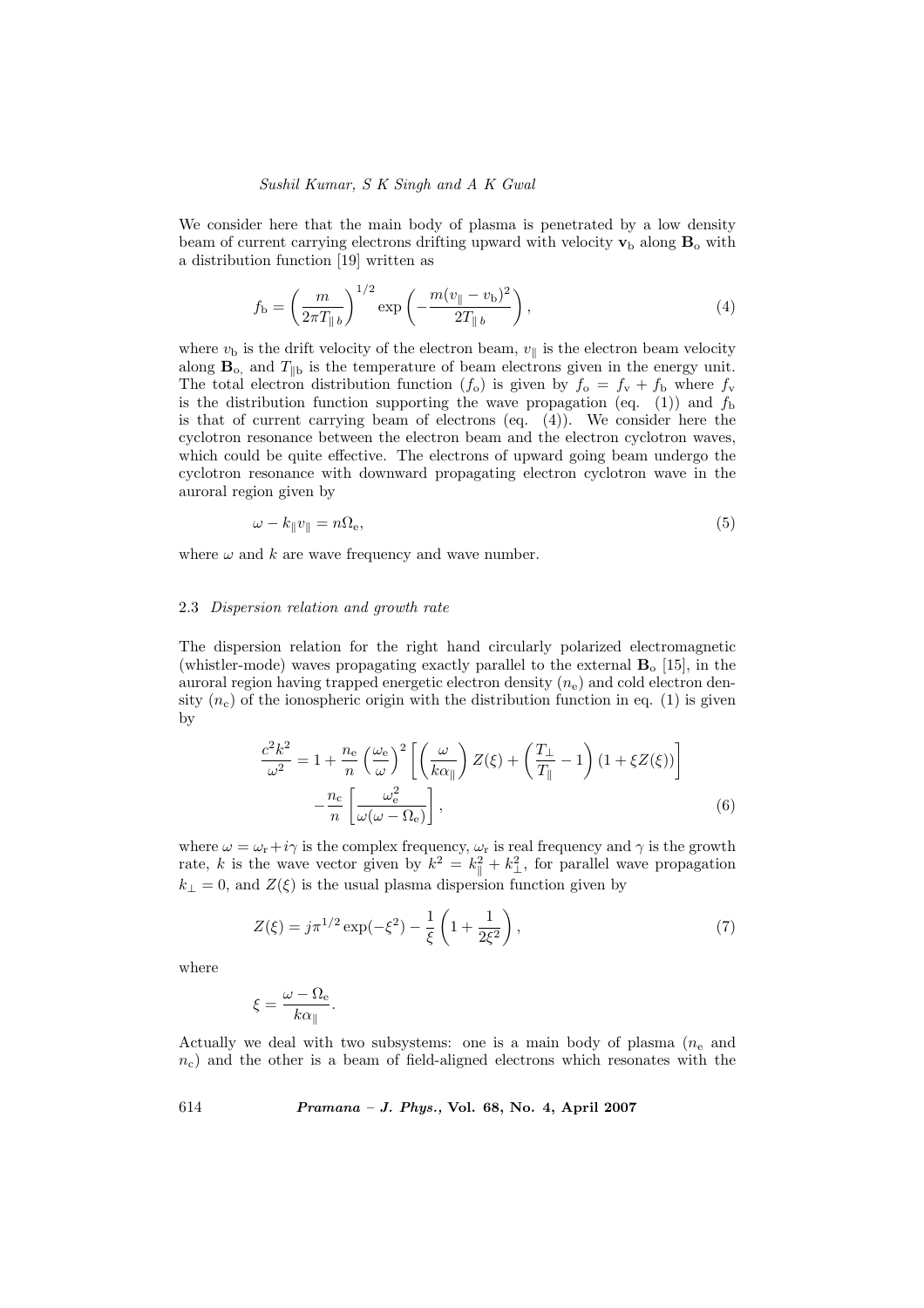electron cyclotron waves and whose density  $n<sub>b</sub>$  is much less than the main body of plasma  $(n_b/n \ll 1)$ . The dispersion relation  $D(\omega, k)$  for electron cyclotron waves propagating parallel to  $B_0$  in the presence of upflowing FEBs could be taken as the sum of dispersion relations due to the main body of plasma  $D_m(\omega, k)$  and upflowing FEBs,  $D_b(\omega, k)$  written as  $D(\omega, k) = D_m(\omega, k) + D_b(\omega, k)$ . The  $D_b(\omega, k)$  is obtained by solving eq. (4), using Landau prescription for  $v_{\parallel}$  integration, thereby accounting for singularity occurring at  $v_{\parallel} = (\omega - \Omega_e)/k$ . This indicates the Doppler-shifted resonance (eq.  $(6)$ ,  $n = 1$  for parallel propagation) between electron cyclotron waves and FEBs moving in opposite direction to the wave propagation. The imaginary part of the solution is combined with eq. (6) to get  $D(\omega, k)$ . The dispersion relation  $D(\omega, k)$  thus obtained for electron cyclotron waves propagating exactly parallel to  $B<sub>o</sub>$  in the presence of FEBs can be written as

$$
\frac{c^2 k^2}{\omega^2} = 1 + \frac{n_e}{n} \left(\frac{\omega_e}{\omega}\right)^2 \left[ \left(\frac{\omega}{k\alpha_{\parallel}}\right) Z(\xi) + \left(\frac{T_{\perp}}{T_{\parallel}} - 1\right) \left(1 + \xi Z(\xi)\right) \right]
$$

$$
- \frac{n_c}{n} \left[ \frac{\omega_e^2}{\omega(\omega - \Omega_e)} \right] + j\sqrt{\pi} \left(\frac{\omega_b}{\omega_e}\right)^2 \left(\frac{\omega_e}{\omega}\right)^2 \left(\frac{\omega - kv_b}{kv_{T_{\parallel b}}}\right) f_b(v_{rb}) \tag{8}
$$

The  $T_{\perp}/T_{\parallel} - 1$  is the temperature anisotropy of trapped energetic electrons.  $\omega_{\rm b}$ is the electron beam plasma frequency due to upward FEBs. The ratio,  $\frac{\omega_{\rm b}^2}{\omega_{\rm e}^2}$  =  $\frac{(n_{\rm b}e^2/\varepsilon_{\rm o}m)}{(ne^2/\varepsilon_{\rm o}m)}=\frac{n_{\rm b}}{n}$ , is the ratio of beam density to the total plasma density where  $n=$  $n_e + n_c + n_b$ . The  $n_e, n_c$  and  $n_b$  are trapped auroral energetic, cold background and beam electron densities respectively. The  $f_b(v_{rb})$  is that part of beam distribution function which resonates with waves, and  $v_{\rm rb} = |(\omega - \Omega_{\rm e} - kv_{\rm b})/k|$  is the resonant beam velocity.

The growth rate is obtained by solving the dispersion relation (eq. (8)) using asymptotic expansion for  $Z(\xi)$ . It is assumed that real frequency is also not changed by the FEBs and is determined by cold background electrons. Using the growth rate  $(\gamma/\Omega_e)$  formula

$$
\frac{\gamma}{\Omega_{\rm e}} = \left. \frac{-\text{Im}\, D(\omega, k)}{\Omega_{\rm e} \partial / \partial \omega (\text{Re}\, D(\omega, k))} \right|_{\omega = \omega_{\rm r}}.
$$
\n(9)

The expression for the  $\gamma/\Omega_e$  is found to be

$$
\frac{\gamma}{\Omega_{\rm e}} = \sqrt{\pi} \frac{n_{\rm e}}{n} \frac{\omega_{\rm e}^2}{k \Omega_{\rm e} \alpha_{\parallel}} \exp\left(-\frac{(\Omega_{\rm e} - \omega_{\rm r})^2}{k^2 \alpha_{\parallel}^2}\right) \left[ \left(\frac{T_{\perp}}{T_{\parallel}} - 1\right) \frac{(\Omega_{\rm e} - \omega_{\rm r})}{\omega_{\rm r}} - 1 \right]
$$

$$
\times \left[1 + \frac{c^2 k^2}{\omega^2} + \frac{n_{\rm c}}{n} \frac{\omega_{\rm e}^2}{(\omega_{\rm r} - \Omega_{\rm e})^2}\right]^{-1}
$$

$$
-\sqrt{\pi} \frac{n_{\rm b}}{n} \frac{\omega_{\rm e}^2}{\omega_{\rm r} \Omega_{\rm e}} \left(\frac{\omega_{\rm r} - kv_{\rm b}}{kv_{T_{\parallel \rm b}}}\right) \exp\left(-\frac{(\omega_{\rm r} - \Omega_{\rm e} - kv_{\rm b})^2}{k^2 v_{T_{\parallel \rm b}}^2}\right). \tag{10}
$$

The first term of this expression represents the growth rate due to auroral trapped energetic electrons and cold background electrons of ionospheric origin. The second term is the contribution due to upflowing FEBs. In the absence of the second term the expression reduces to that of Wu  $et \ al$  [15].

Pramana – J. Phys., Vol. 68, No. 4, April 2007 615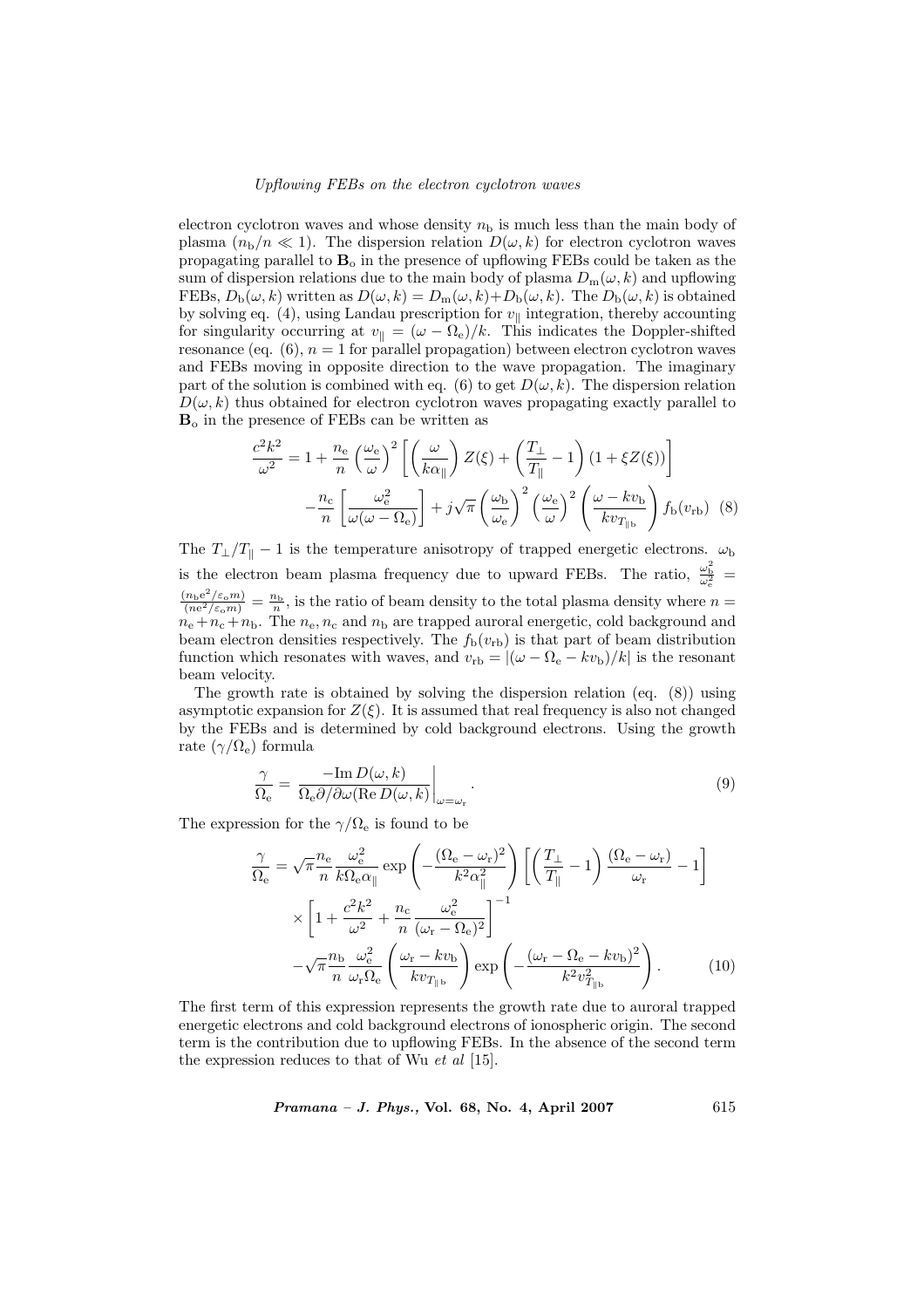#### 3. Results and discussion

This study deals with linear wave-particle theory where upflowing FEBs interact with electron cyclotron waves propagating downward parallel (maximum growth rate) to the Earth's magnetic field  $(B_0)$  as shown schematically in figure 1. The FEBs with low energy  $E<sub>b</sub> < 1$  keV and low to high energy with varying temperature  $T_{\text{lib}}$  traveling up the field lines away from the Earth in the auroral region have been reported by Menietti et al [21] and Carlson et al [6] respectively. Characteristic energies of upward FEBs mostly lie between 50–300 eV [7]. It is assumed here that upward FEBs with energies  $E<sub>b</sub> = 50-500$  eV and  $T<sub>||b</sub>$  of the order of 2 keV exist in the auroral region. Since beam energy is very much less to cause relativistic effects, we restrict our analysis to non-relativistic regime of Wong and Golstein [17] or Wu et al [15]. The magnetic perturbations associated with field-aligned current loops may cause inhomogeneities in the  $B<sub>o</sub>$ , and hence mismatching of the cyclotron resonance condition that can cause the second order cyclotron resonance [22], have not been considered. For the sake of further simplification, we have considered that field-aligned currents are constant throughout the interaction region. Equation (10) indicates that the growth rate is zero for  $n_e = 0$ ,  $KT_{\parallel b} = 0$ . The condition  $n_e = 0$ , shows that there are no ring electrons and  $T_{\parallel b}$  forces beam electrons to be pure cold electrons drifting at a speed of  $v<sub>b</sub>$ . In this case there are just cold ambient electrons and cold beam electrons. Electron cyclotron waves cannot grow within such plasmas due to no temperature anisotropy. It can also be noticed from eq. (10) that a minimum value of temperature anisotropy called critical anisotropy  $A_c(T_1/T_0 - 1)$ is required for the excitation electron cyclotron waves or the instability of the significance  $(\gamma/\Omega_e \approx 10^{-5})$ . The calculated value of  $A_c$  is 4.2 in this case at  $\omega_r/\Omega_e = 0.8$ . In figures 2a and 2b, the normalized growth rate  $(\gamma/\Omega_e)$  has been plotted against the normalized real frequency  $(\omega_r/\Omega_e)$  taking parameters from Wu



Figure 1. Diagram illustrating the region in the auroral region, where the presence of upflowing field-aligned electron beams of velocity  $v<sub>b</sub>$  influence the growth of electron cyclotron waves.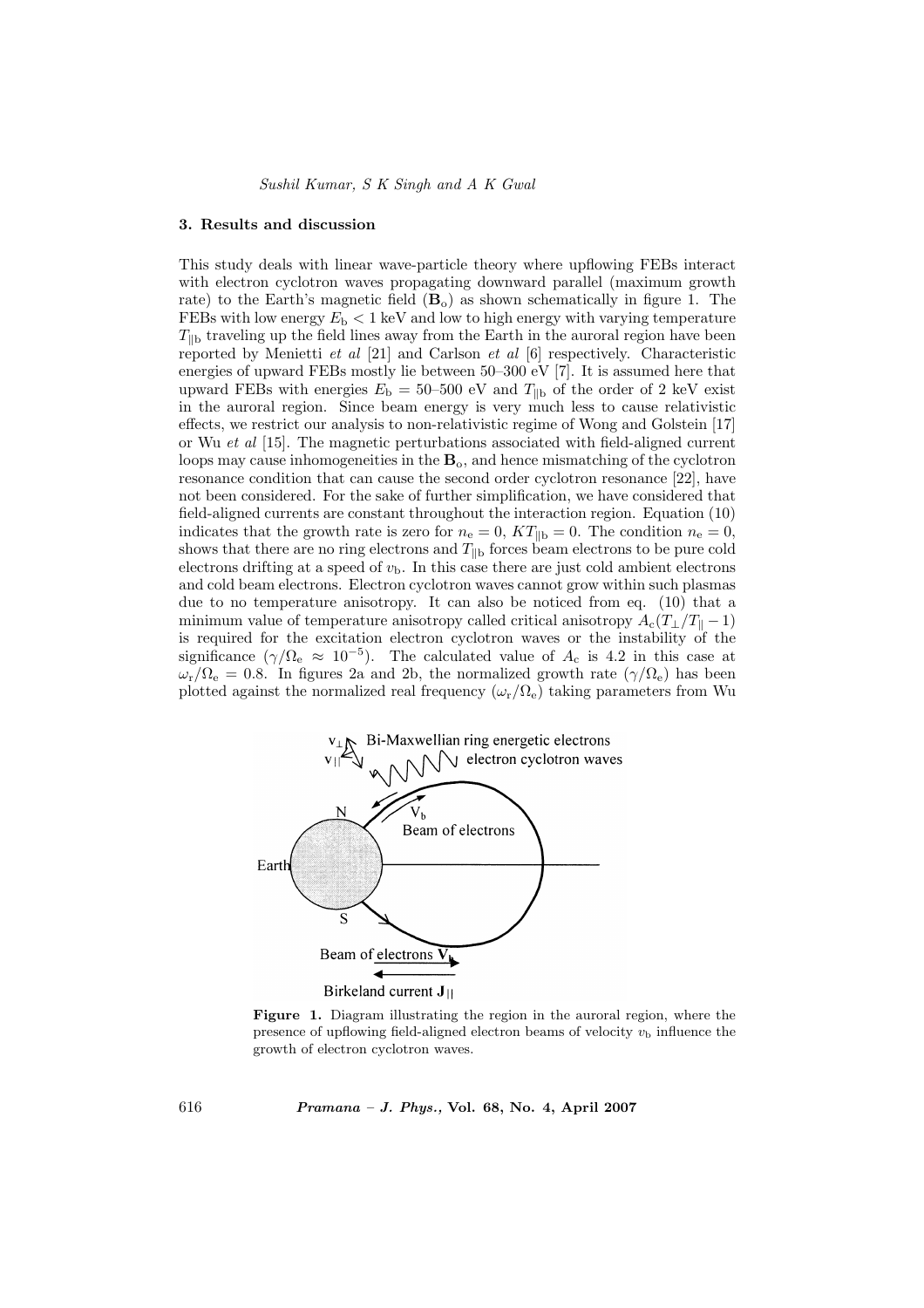

Figure 2. (a) Variation of normalized growth rate  $(\gamma/\Omega_e)$  with normalized wave frequency  $(\omega_{\rm r}/\Omega_{\rm e})$  at  $\omega_{\rm e}/\Omega_{\rm e} = 0.1, \alpha_{\perp}/c = \alpha_{\parallel}/c = 0.1, v_{\rm o}/c = 0.2$ , for 70% and 25% of energetic and cold electrons in the presence of 5% upflowing FEBs with  $E_{\rm b} = 250$  eV and different values of  $KT_{\parallel {\rm b}} = 1.75$ –2.25 keV. (b) Variation of normalized growth rate  $(\gamma/\Omega_e)$  with normalized wave frequency  $(\omega_{\rm r}/\Omega_{\rm e})$  for  $\omega_{\rm e}/\Omega_{\rm e} = 0.2$ . Other parameters are same as that of figure 2a.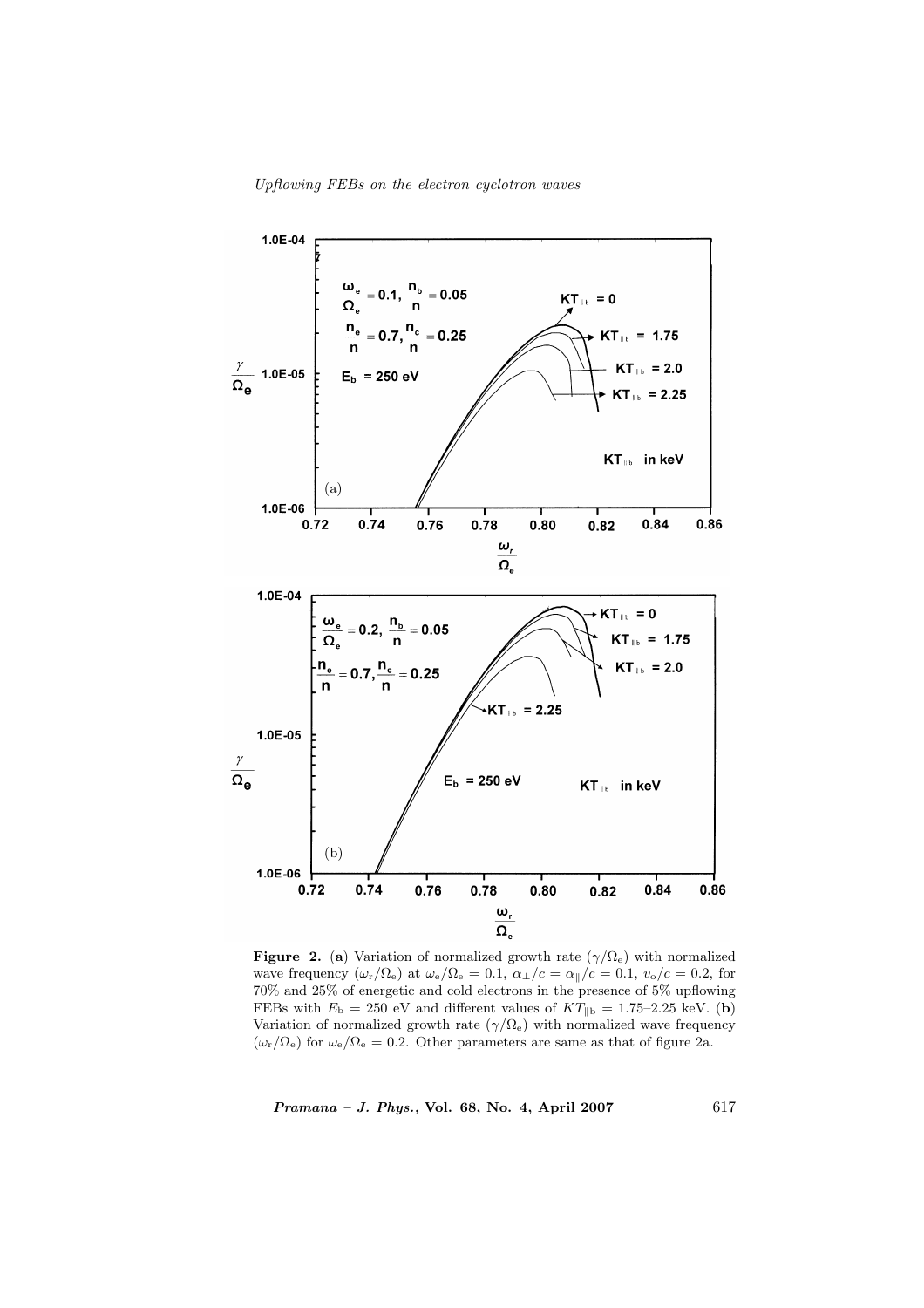



**Figure 3.** Variation of normalized growth rates  $(\gamma/\Omega_e)$  with normalized wave frequency  $(\omega_{\rm r}/\Omega_{\rm e})$  at  $\omega_{\rm e}/\Omega_{\rm e} = 0.2$ ,  $\alpha_{\perp}/c = \alpha_{\parallel}/c = 0.1$ ,  $v_{\rm o}/c = 0.2$ , for 70% and 25% of energetic and cold electrons in the presence of 5% upflowing FEBs with  $KT_{\rm lb} = 2.0$  keV and different values of  $E_{\rm b} = 50$ –400 eV.

et al [15] that are  $\alpha_{\perp}/c = \alpha_{\parallel}/c = 0.1, v_{\rm o}/c = 0.2$  when 70% and 25% of total electrons are auroral trapped energetic electrons and cold background electrons at  $\omega_e/\Omega_e = 0.1$  and 0.2. The growth rate without FEBs  $(n_b/n = 0)$  is shown as a thick line and same pattern is used in all other figures. The beams with the thermal temperature less then 1.5 keV show no effect on the growth of waves. Calculations have been carried out for FEBs with  $n_{\rm b}/n = 0.05$  (5%) for beam energy  $E_{\rm b} = 250$ eV with different values of the beam temperature  $KT_{\parallel b} = 1.75$ , 2.0 and 2.25 keV. The  $E_{\rm b}$  and  $KT_{\parallel b}$  give  $v_{\rm b}$  and  $v_{T\parallel b}$  respectively (eq. (10)). It can be seen from figure 2 that the growth rate is maximum at around  $\omega_r/\Omega_e = 0.8$ . As the beam temperature increases, the growth rate and the bandwidth decrease in the higher frequency spectrum only. The reduction in the growth rate is large compared to the enhancement in the growth rate due to parallel electric field [18]. The reduction in the growth rate is due to the resonance of beam electrons with the electron cyclotron waves that extract the wave energy. In figure 3, the plots of  $\gamma/\Omega_e$  vs.  $\omega_r/\Omega_e$  for the same parameters as that in figure 2b for beam temperature  $KT_{\parallel b} = 2.0 \text{ keV}$ and different values of the beam energy  $E<sub>b</sub> = 50, 100, 250, 400$  eV are given. At this larger parallel temperature the beams with less energy reduce the growth rate more than those with larger energy. It indicates that beams with less energy absorb more energy from waves during wave–particle interaction resonance. In the region of  $\omega_e/\Omega_e = 0.1$ –0.2 considered here, the auroral kilometric radiation (AKR), which is unobservable at the ground is generated due to the cyclotron maser instability [23]. Kazimura et al [24] reported that electron/electron instabilities are generated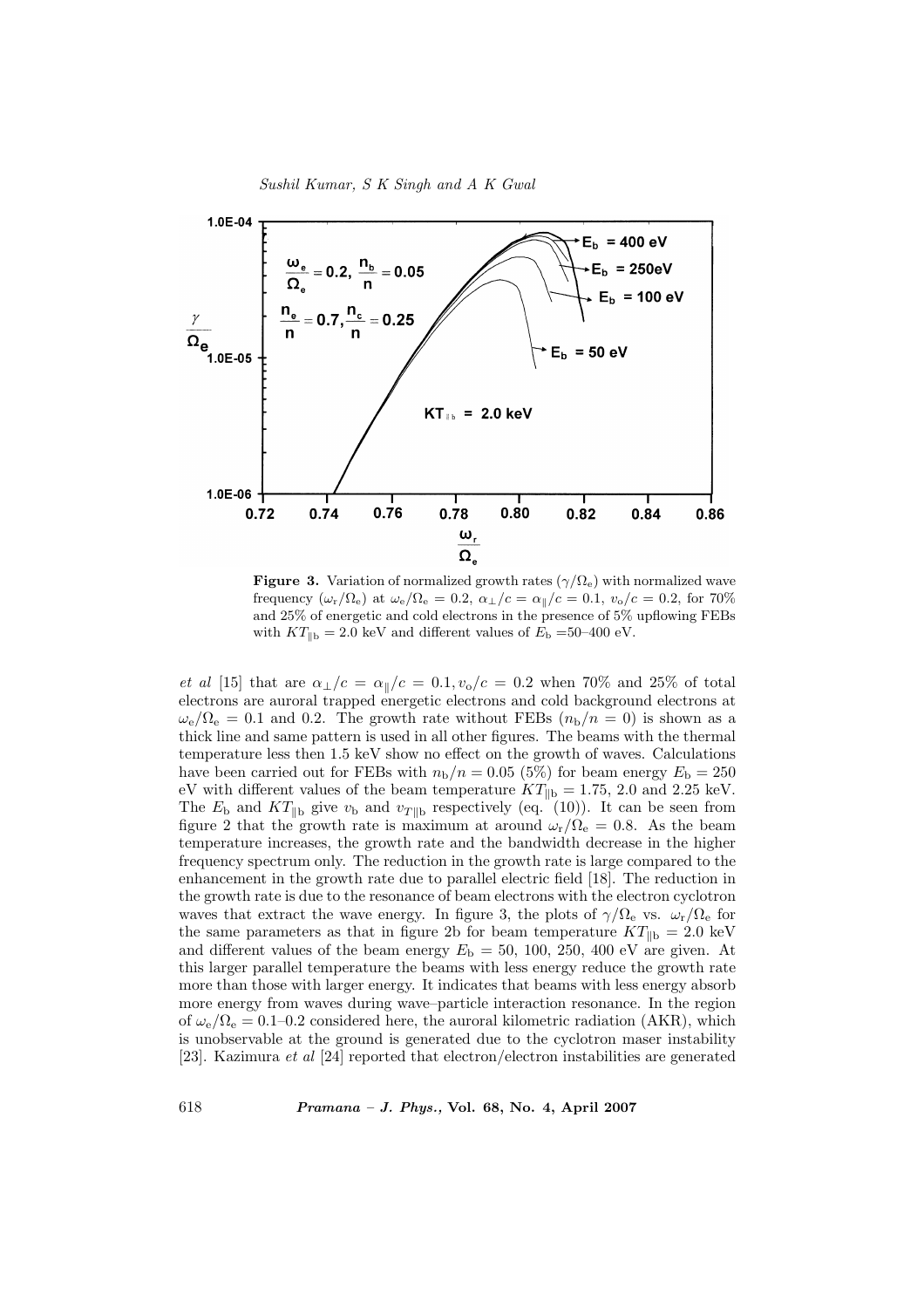

**Figure 4.** Variation of normalized growth rate  $(\gamma/\Omega_e)$  with  $n_e/n_c$  at  $\omega_e/\Omega_e = 0.2$ ,  $\alpha_{\perp}/c = \alpha_{\parallel}/c = 0.1$ ,  $v_o/c = 0.2$ , in the presence of 5% upflowing FEBs with  $E<sub>b</sub> = 500$  eV and different values of  $KT_{\parallel b} = 1.75-2.25$ keV.

in the auroral region at  $\omega_e/\Omega_e < 1$  by tenuous electron beam propagating in the dense plasma with a sufficiently large beam relative drift velocity. Gary et al [25] using electromagnetic linear theory and particle-in cell simulations have studied the electron/electron beam instability driven by relatively dense and fast electron beams in the plasma with  $\omega_e/\Omega_e = 1$  (polar and auroral regimes of the terrestrial magnetosphere). They found that electron/electron beam instability can account for several properties of plasma waves observed in the auroral plasmas.

The cold background electrons of ionospheric origin can play a significant role in the emission processes. To study the effects of cold plasma density  $n_c$ , we calculated  $\gamma/\Omega_e$  as a function of density ratio energetic to cold electrons  $(n_e/n_c)$  while keeping  $n_b$ ,  $v_b$  and  $T_{\parallel b}$  constant. Figure 4 reveals the variation of  $\gamma/\Omega_e$  vs.  $n_e/n_c$  for  $\omega_r/\Omega_e$  $= 0.8, \omega_e/\Omega_e = 0.2$  for  $n_{\rm b}/n = 0.05, E_{\rm b} = 500$  eV and for different values of  $KT_{\rm lb}$ . It is seen from the figure that if density of cold electrons prevails  $(n_e/n_c \langle \mathbf{r}_1 \rangle)$ over that of energetic electrons no emission with growth rate  $>10^{-5}$  occurs. It also confirms that electron cyclotron waves can also exist in the regions where plasma frequency is less than electron gyrofrequency provided energetic electron density is larger when compared to cold background electron density [15]. The  $n_e/n_c \approx 0.2$  to 2 corresponds to about 3000 and 5800 km, the range in which main amplification of these waves occurs [16]. The beams with  $KT_{\parallel b} \geq 2$  keV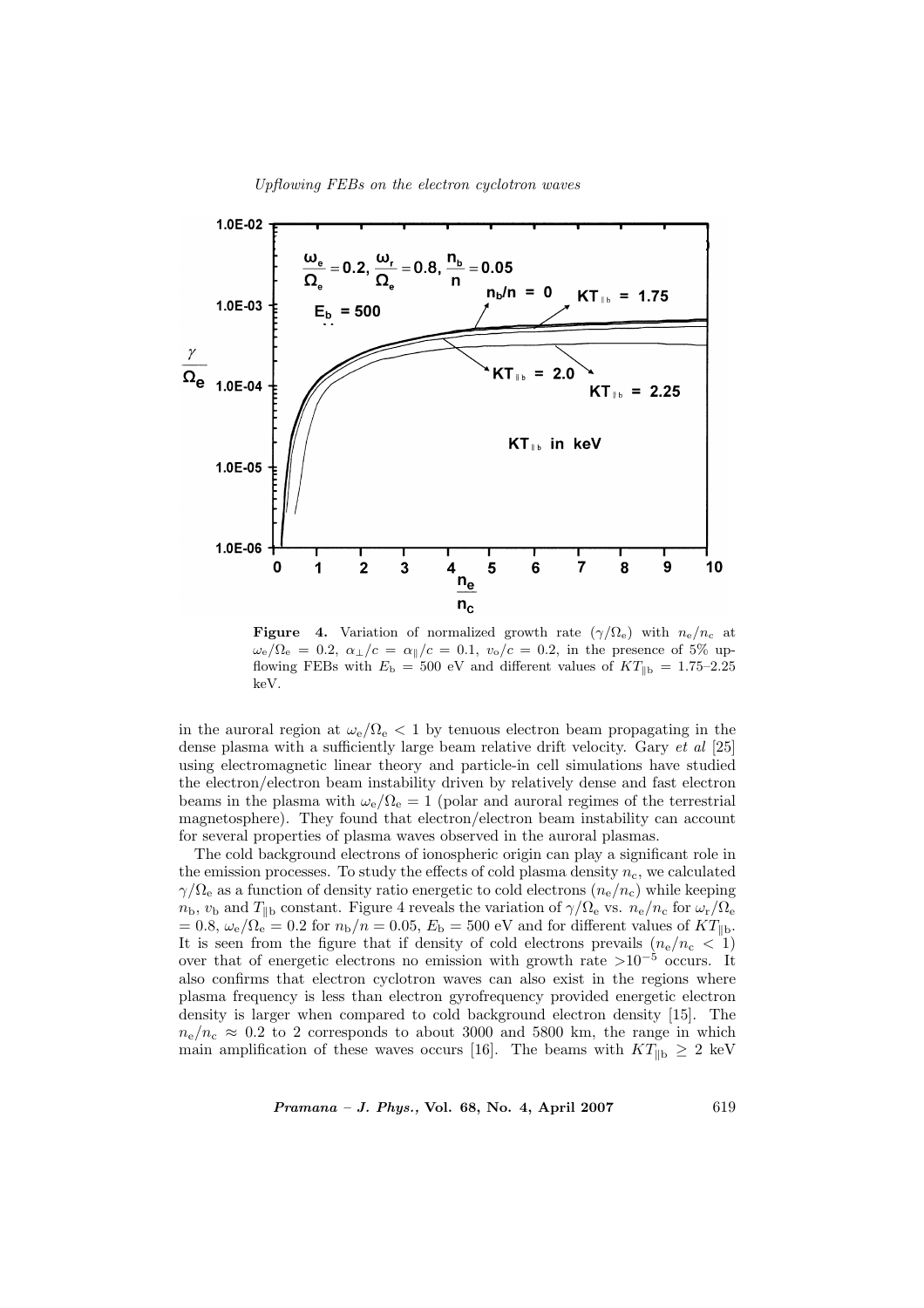



**Figure 5.** Variation of growth rate ( $\gamma/\Omega_e$ ) with normalized plasma frequency  $(\omega_{\rm e}/\Omega_{\rm e})$  at  $\omega_{\rm r}/\Omega_{\rm e} = 0.8$ ,  $\omega_{\rm e}/\Omega_{\rm e} = 0.1$ ,  $\alpha_{\perp}/c = \alpha_{\parallel}/c = 0.1$ ,  $v_{\rm o}/c = 0.2$ , for 70% and 25% of energetic and cold electrons and in the presence of 5% upflowing FEBs with  $E<sub>b</sub> = 500$  eV and different values of  $KT<sub>lb</sub> = 1.75-2.25$  keV. Dotted lime shows the reduction in growth rate due to beam with  $E<sub>b</sub> = 500$  eV and  $KT_{\parallel b} = 2.0 \text{ keV}.$ 

can suppress the waves completely under  $n_e/n_c < 0.5$ . The increased population of trapped energetic electrons increases the flux of energetic cyclotron resonant electrons which leads to the growth rate enhancement indicating its important role in producing such waves. The increase in the growth rate due to increase in  $n_e/n_c$  indicates that free energy required for wave growth is derived from trapped energetic electrons. Pasmanik et al [26] studied the amplification of whistler-mode waves in the Earth's magnetosphere by the cyclotron instability for different types of energetic distributions in the velocity space. They reported that the step-like features in the velocity space can amplify whistler-mode waves propagating along the Earth's magnetic field lines and can generate narrow band VLF emissions even if its temperature anisotropy is moderate. High frequency whistler-mode waves studied here require comparatively large value of electron temperature anisotropy and sufficient energetic electron population. The electrons which originate in the plasma sheet and are accelerated at the altitudes ranging form several thousand kilometers to a few Earth's radii carry a substantial amount of energy to cause the wave growth. Parallel electric fields therein further cause the electrons to drift into auroral zone increasing the population of energetic electrons which provide free energy to the waves. The parallel electric field mainly occurring along the auroral field lines at 3000–6000 km gradually remove the cold background electrons in the same range of altitudes [16]. The beams of field-aligned electrons extract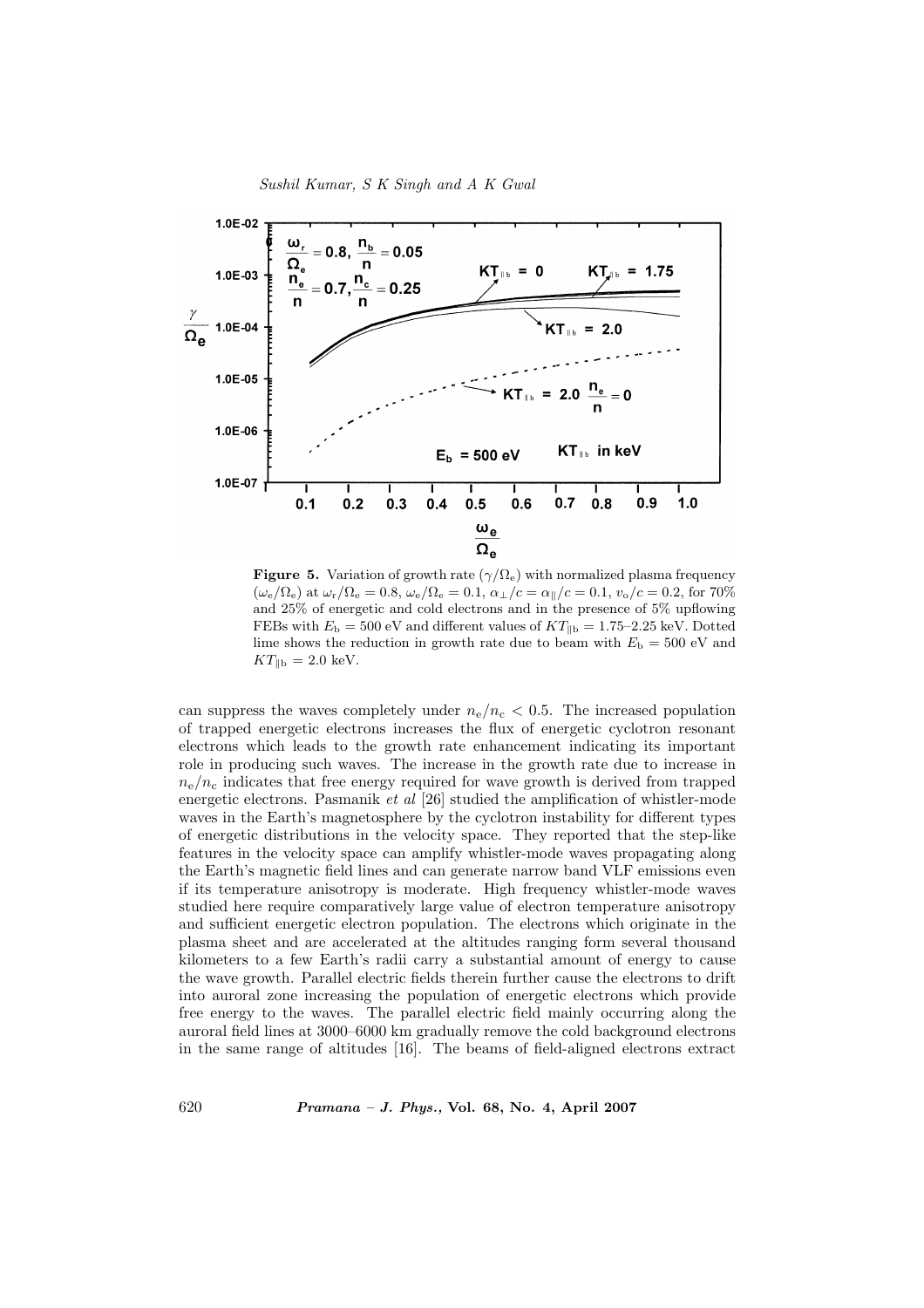energy from the waves during cyclotron resonance and lead to the decay of the waves. Figure 5 shows the variation of  $\gamma/\Omega_{\rm e}$  with normalized plasma frequency  $(\omega_e/\Omega_e)$  for  $\alpha_{\perp}/c = \alpha_{\parallel}/c = 0.1v_o/c = 0.2$  for  $\omega_{\rm r}/\Omega_e = 0.8$  in presence of FEBs with  $n_{\rm b}/n = 0.05, E_{\rm b} = 500$  keV for different values of  $kT_{\rm lb} = 1.75, 2.0$  and 2.25 keV. The growth rate increases with increase in  $\omega_e/\Omega_e$  and gets saturated at around  $\omega_e/\Omega_e$  $=1.0$ . It can be said that the growth rate in the low altitude region is approximately one order larger than that in the high altitude region. Upflowing FEBs inhibit the growth rate rapidly with increase in  $\omega_e/\Omega_e$ . The amount of reduction in the growth rate with  $\omega_e/\Omega_e$  is shown by the dotted line which shows that the effect of beam increases with increase in  $\omega_{\rm e}/\Omega_{\rm e}$ .

In summary, upflowing FEBs of low energy and larger parallel temperature inhibit the growth rate and reduce the bandwidth of electron cyclotron waves mainly due to parallel beam temperature. These beams with parallel temperature of 2.0 keV can suppress these waves completely if cold plasma density prevails over energetic plasma. The low energy beams with larger temperature (thermal spread) have more effect than those with larger energy. Effect of the upflowing FEBs also depends upon the ratio of  $\omega_e/\Omega_e$  i.e altitude in the auroral region. A detailed analysis of the present work for beam plasma in inhomogeneous magnetic field and second-order cyclotron resonance effects will provide more insight into the problem.

## Acknowledgement

Present work has been supported by a University Research Grant (URC) No. 3/3/9 of the University of the South Pacific, Suva, Fiji.

#### References

- [1] R Yoshika, W Miyake, T Mukai and M Ito, J. Geophys. Res. 105, 7679 (2000)
- [2] D M Klumpar and W J Heikkila, J. Geophys. Res. 9, 2873 (1982)
- [3] R R Anderson, J. Geomag. Geoelectr. 30, 381 (1978)
- [4] M H Boehm et al, Geophys. Res. Lett. 22, 2103 (1995)
- [5] C S Lin, B L Burch, S D Shawhan and D A Gurnett, J. Geophys. Res. 89, 925 (1984)
- [6] C W Carlson *et al. Geophys. Res. Lett.* **25**, 2017 (1998)
- [7] C Cattell, J Dombeck, W Yusof, C Carlson and J MacFadden, *J. Geophys. Res.* 109, 2209 (2004) doi:10.1029/2003JA010075
- [8] S D Shawhan, Magnetospheric plasma waves, in Solar system plasma physics edited by C F Kennel and E N Parker (North Holland, Amsterdam, 1979)
- [9] D A Gurnett, S D Shawhan and R R Shaw, J. Geophys. Res. 88, 329 (1983)
- [10] R F Benson, M D Desch, R D Hunsucker and G J Romick, J. Geophys. Res. 93, 277 (1988)
- [11] J D Menietti, O Santolik, J D Scudder, J S Pickett and D A Gurnett, J. Geophys. Res. 107, 1285 (2002) doi:10.1029/2001JA009223
- [12] G A Abel, A J Smith, N P Meredith and R R Anderson, J. Geophys. Res. 109, (2004) doi:10.1029/2004JA010407
- [13] M André, *J. Atmos. Sol. Terr. Phys.* **59**, 1687 (1997)
- [14] B T Tsurutani and G S Lakhina, Revs. Geophys. 35, 491 (1997)